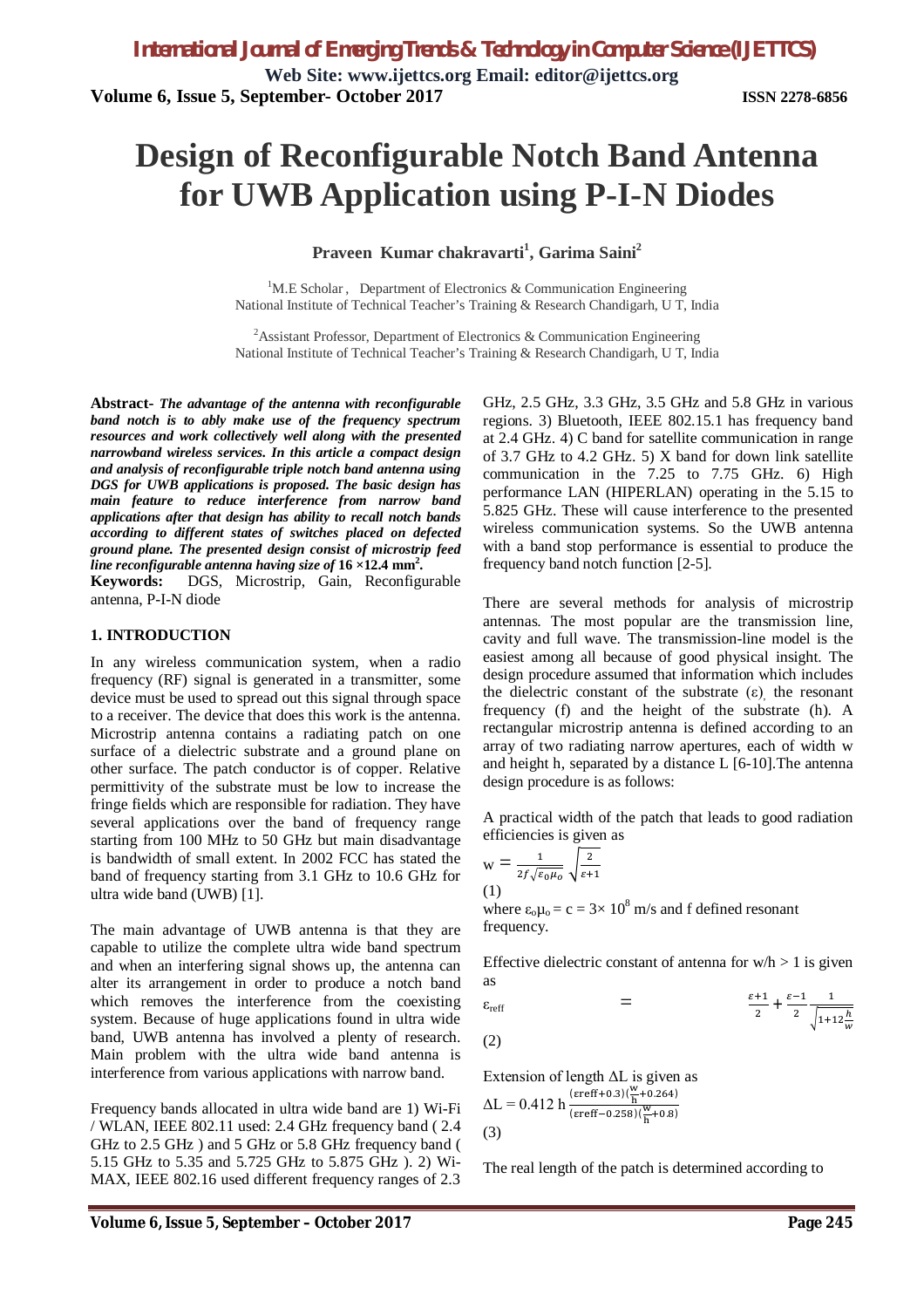**Web Site: [www.ijettcs.org](http://www.ijettcs.org) Email: [editor@ijettcs.org](mailto:editor@ijettcs.org) Volume 6, Issue 5, September- October 2017 ISSN 2278-6856**

$$
L = \frac{c}{2f\sqrt{\text{ereff}}} \qquad - \qquad 2\Delta L
$$
\n(4)

Thus, most important aim of antenna design is to define an ultra wide band antenna which covers about the complete ultra wide band with smallest interference from presented narrow band applications. For reducing EMI, frequency bands of offered applications should be detached from ultra wide band. DGS has been emerged as most common choice due to enhance of bandwidth and introduce of stop bands (notch bands). Diverse DGS structures have been used in the literature such as rectangular shaped, square shaped , circular shaped , dumbbell shaped , spring , L shaped , U shaped , V shaped , hairpin shaped , hexagonal shaped , cross shaped and combined DGS [2]. The DGS is equivalent to L-C resonance circuit. The inductance value and capacitance value depends upon the area and size of the defect. DGS is described by using parameters: the etched lattice dimension and the gap distance. The values of inductance (Ls) and capacitance (Cs) for DGS are given by:

$$
LS = \frac{1}{\omega^2 C}
$$
  
(5)  

$$
Cs = \frac{f_c}{2z_0} \cdot \frac{1}{2\pi (f_o^2 - f_c^2)}
$$
  
(6)

Reconfigurable notch bands in UWB antennas are dynamic research area. The advantage of the antenna with reconfigurable notch band is to ably exploit the frequency spectrum resources and work collectively well with the presented narrowband wireless services. On the other hand, the frequency of band notch UWB antennas is unmanageable after their manufacture, which fails to fulfill the requirements of the reconfigurable notch band in real time. Thus reconfigurable techniques have accepted major attentions in the field of wireless communications. A number of reconfigurable notch bands UWB antennas have been **discussed**, the notch band frequency can be constantly tunable with varactor diode and discretely tunable with P-I-N diode [14].

Reconfiguring property of antenna is classified in four fundamental types, Antenna with frequency reconfigurable, Antenna with polarization reconfigurable, Antenna with pattern reconfigurable and Antenna with hybrid reconfigurable (those are the combinations of any of the above three). Frequency reconfigurable antennas are capable of changing their resonant frequency for various operating bands. In long-age, improvement in frequency reconfigurable has been developed.

Several switching techniques are employed to obtain any operating condition of reconfigurable antenna. A patch antenna uses PIN diode for several modes of switches to control the surface current path length. Coaxial feed is slipped over the feed of the micro strip line which is controlled by Microcontroller. Position of the feed which is changed by coaxial feed is used to build antenna resonate at several frequencies. Resonant frequency of microstrip patch antenna is also changed by photo conductive switch which is optically controlled [19].

Varactor diodes are also used for reconfigurability which is positioned between each radiating stem and bias voltage of varactor diodes can be controlled separately. Then resonant frequency can be assorted by changing the bias voltage. In addition, frequency reconfigurable antennas using field effect transistor switches are also presented. In this, changing the state of field effect transistor switch could break rectangle ring radiator [26-31].



Fig.1. (A) Equivalent Circuit of P-I-N diode in Reverse biased Condition (B) Equivalent Circuit of P-I-N diode in Forward biased Condition

The reconfigurability can be achieved in the antenna by using P-I-N diodes. PIN diodes are used for the reason that of high speed switching, reliability and compacted size. P-I-N diodes are used as switching elements. Slot length is changed due to ON state of diodes. During ON state diode behave like a short circuit and there is a flow of current, due to this effective length of the slot decreases. In ON state of diodes, antenna resonates at higher frequencies. During OFF state, length of the slot increases so antenna resonates at lower frequencies.

The antenna covers higher operating frequency bands when more switches are in ON state. The equivalent circuit of PIN diode in reverse biased condition and forward biased condition is shown in Fig. 3.3 (A) and (B) respectively. The equivalent circuit of P-I-N diode contains an inductance L of value 0.6 nH in series with resistance R of value 1.33 ohm and in reverse biased condition it consists of Capacitance C of value 0.17 pf in parallel with resistance R of value 3 kohm with inductance L of value 0.6 nH in series with parallel combination of capacitance and resistance.

#### **2. PROPOSED STRUCTURE DESIGN**

The design consists of frequency notching structures. In this design U slot in the ground plane is used for notching Wi-Fi frequencies (2.4 GHz to 2.483 GHz) and Wi-Fi (5.1 GHz to 5.825 GHz), Wi-MAX (3.2 GHz to 3.6 GHz) and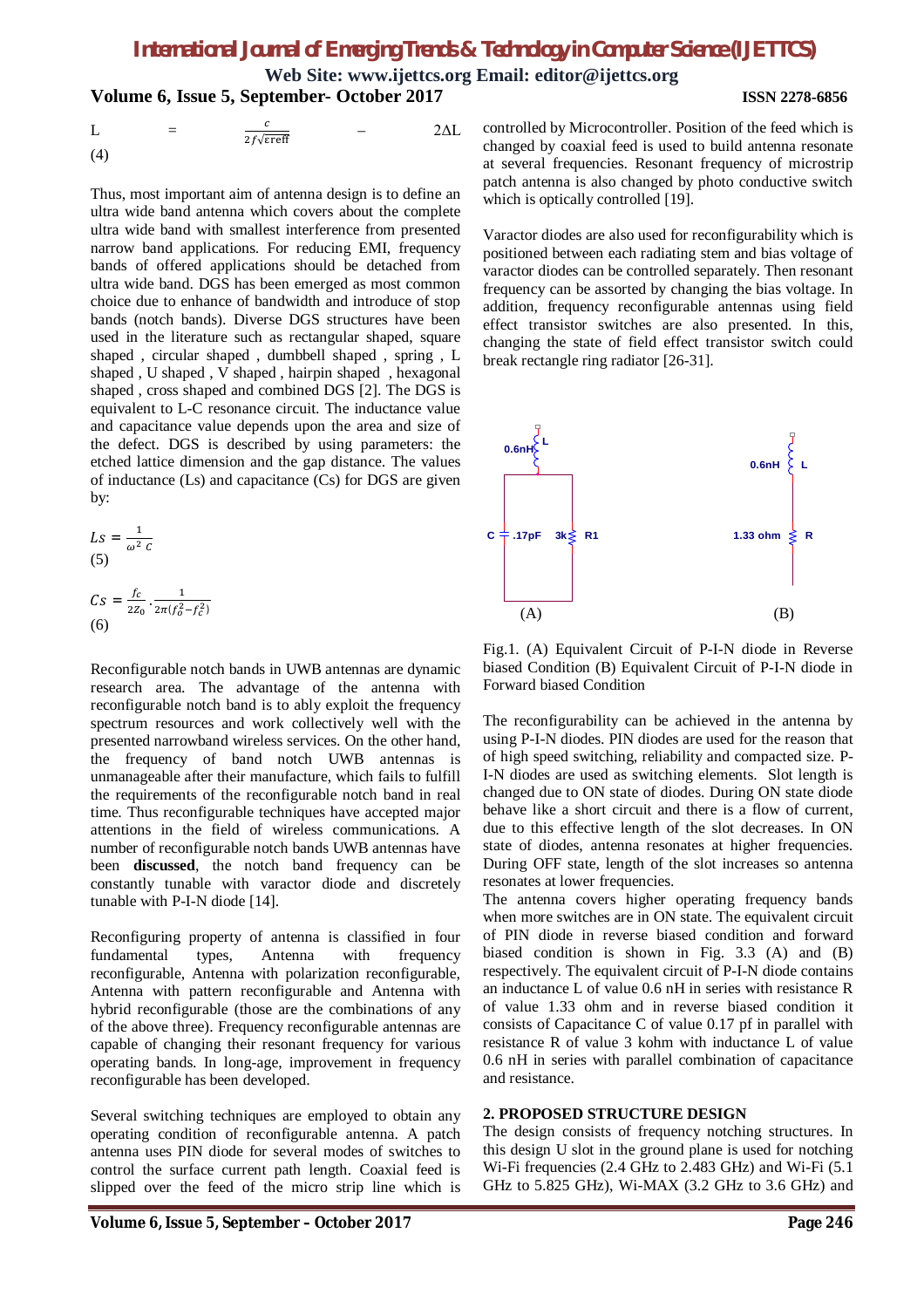### **Web Site: [www.ijettcs.org](http://www.ijettcs.org) Email: [editor@ijettcs.org](mailto:editor@ijettcs.org) Volume 6, Issue 5, September- October 2017 ISSN 2278-6856**

X band for down link satellite communication in the 7.25 to 7.75 GHz. The dimension of slot determines the frequencies to be notched and the width of slots decides the bandwidth of the notched frequency. The given antenna geometry is shown in figure 2 for back view and figure 3 for front view.

Rectangular patch is used as radiating element. The substrate used is FR4 with dielectric constant of 4.4 and loss tangent of 0.02, which helps in achieving higher efficiency. The thickness of the substrate chosen is 1.6 mm to achieve low profile of the proposed antenna. Dimension of the patch can be calculated by using equations 3, 4, 5 and 6. These equations are widely used for initial approximation of dimension of rectangular patch antennas. Afterward the dimensions and shapes of patch can be modified and optimized according to desired performance parameters.

Reconfigurability is achieved by using two P-I-N diodes on defected U slot. This structure shows significant improvement in achieving notched frequencies. Figure 4 perform notching for Wi-Fi (5.1 GHz to 5.825 GHz) and radiates in Wi-Fi (2.4 GHz to 2.483 GHz) band and Wi-MAX (3.2 GHz to 3.6 GHz) band. The proposed antenna is first designed, simulated and analyzed in HFSS v 13 and later fabricated. Fig 3.6 shows the fabricated microstrip patch antenna with defected ground structure on ground plane side and rectangular shaped top patch structure to achieve desired notch bands.

Figure 5, 6 and 7 shows the fabricated reconfigurable microstrip patch antenna to achieve notch bands. As from these figures, the material used for fabrication is FR4 substrate of thickness 1.6 mm. A patch antenna was designed using HFSS (software) and it has been tested using VNA. To evaluate the proposed antenna structure, the design is fabricated on FR4 dielectric substrate, with an overall area of  $16 \times 12.45$  mm<sup>2</sup>.



Figure 2: Back View of Triple Notch Band Antenna



Figure 3: Front View of Triple Notch Band Antenna

**Table 1:** Dimension of the Reconfigurable Antenna with

| <b>DGS</b>        |                   |
|-------------------|-------------------|
| <b>Parameters</b> | <b>Dimensions</b> |
| L                 | 16 mm             |
| W                 | 12.4 mm           |
| $L_{VS}$          | $15 \text{ mm}$   |
| $L_{HS}$          | $10 \text{ mm}$   |
| $W_S$             | $1.5 \text{ mm}$  |
| $L_G$             | 32 mm             |
| $W_F$             | 2.46 mm           |
| $L_F$             | $8 \text{ mm}$    |
| $W_{\rm G}$       | 28.1 mm           |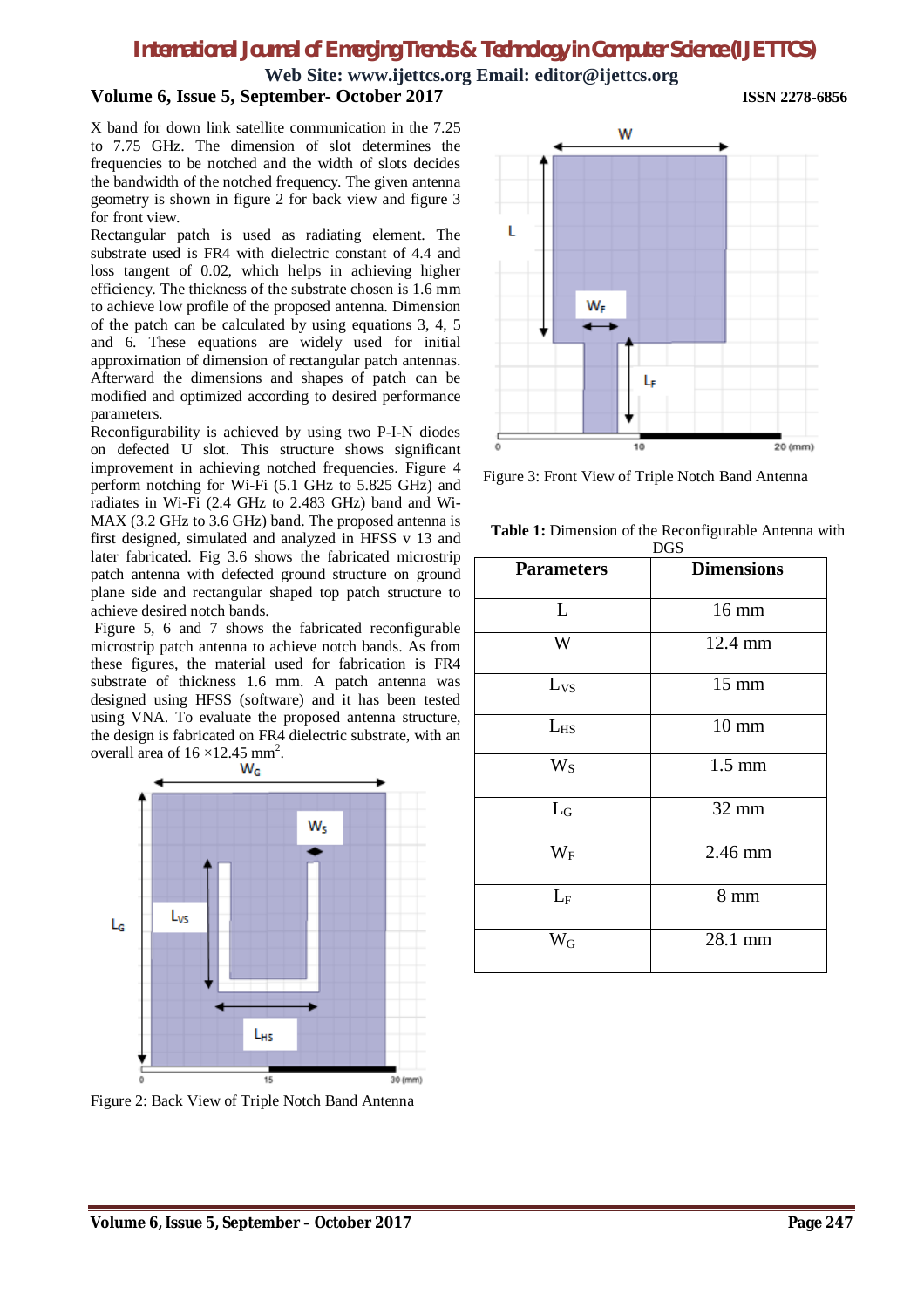**Web Site: [www.ijettcs.org](http://www.ijettcs.org) Email: [editor@ijettcs.org](mailto:editor@ijettcs.org) Volume 6, Issue 5, September- October 2017 ISSN 2278-6856**





Figure 7: Prototype of Reconfigurable Antenna (Back View)

Figure 4: Back View of Reconfigurable Antenna with Two P-I-N Diodes



Figure 5: Prototype of Triple Notch Band Antenna (Front View)



Table 2: Different configurations and operations based on the status of two P-I-N Diodes

| Sw1        | Sw2        | <b>Operations</b>                                                           |
|------------|------------|-----------------------------------------------------------------------------|
| <b>OFF</b> | <b>OFF</b> | X band (7.25 to 7.75)<br>passed                                             |
| <b>OFF</b> | ON         | Wi-Fi (2.4 GHz to 2.483)<br>GHz) and Wi-MAX (3.46<br>GHz to 3.6 GHz) passed |
|            |            | Wi-Fi (5.1 GHz to 5.825<br>GHz) notched                                     |
|            |            | X band (7.25 to 7.75)<br>Passed                                             |
| ON         | <b>OFF</b> | Wi-Fi (2.4 GHz to 2.483)<br>GHz) notched                                    |
|            |            | Wi-MAX $(3.2$ GHz to $3.6$<br>GHz) passed                                   |
|            |            | Wi-Fi (5.1 GHz to 5.825)<br>GHz) notched                                    |
|            |            | X band (7.25 to 7.75)<br>notched                                            |
| ON         | ON         | Wi-Fi (2.4 GHz to 2.483)<br>GHz) passed                                     |
|            |            | Wi-MAX $(3.2 \text{ GHz to } 3.6$<br>GHz) notched                           |
|            |            | Wi-Fi (5.1 GHz to 5.825)<br>GHz) notched                                    |
|            |            | X band (7.25 to 7.75)<br>notched                                            |

Figure 6: Prototype of Triple Notch Band Antenna (Back View)

When the statuses of all switches are OFF the antenna performs triple notch band operation. If all switches are ON antenna radiates in Wi-Fi band from 2.4 GHz to 2.483 GHz.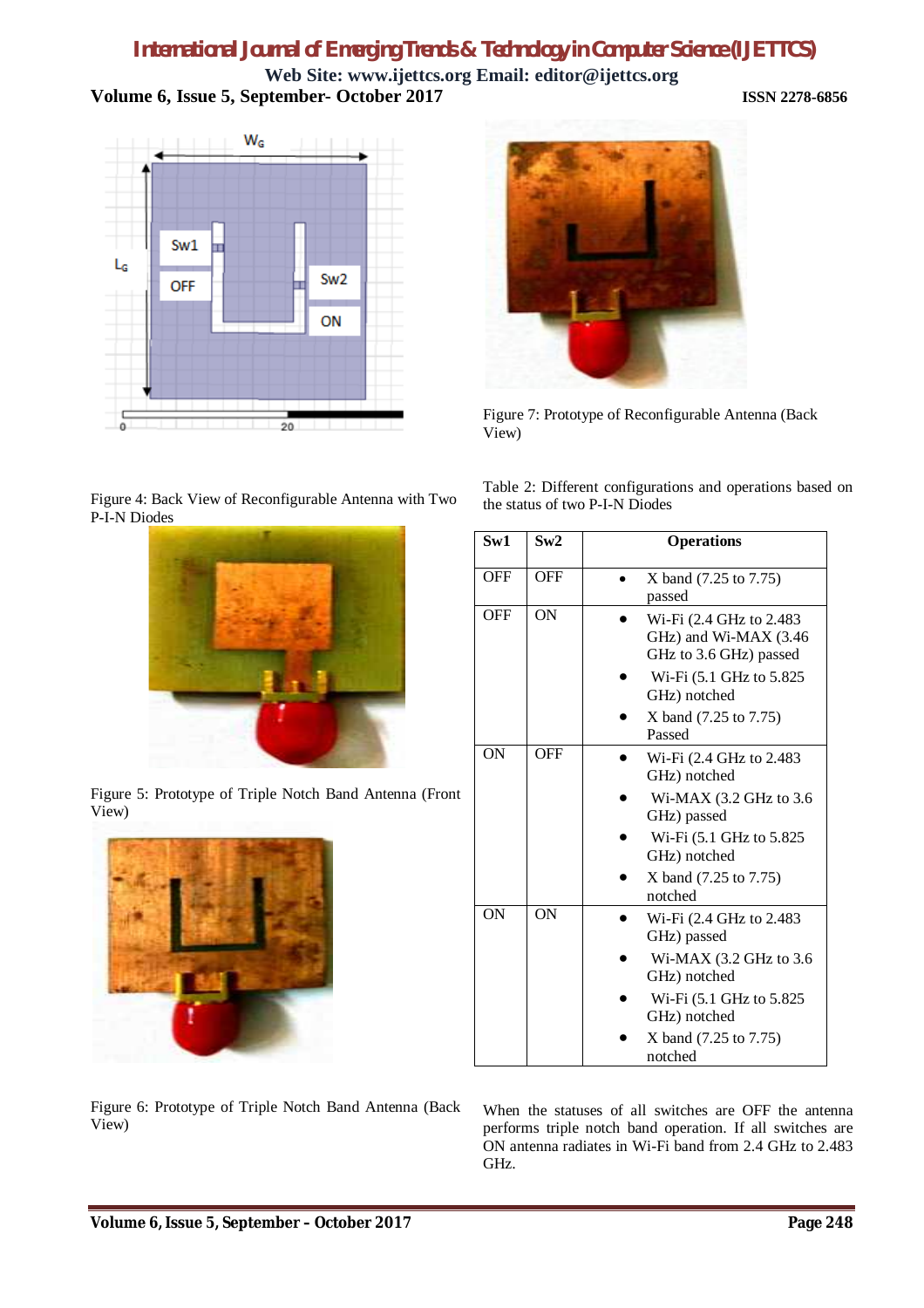**Web Site: [www.ijettcs.org](http://www.ijettcs.org) Email: [editor@ijettcs.org](mailto:editor@ijettcs.org)**

#### **Volume 6, Issue 5, September- October 2017 ISSN 2278-6856**

Figure 8 shows Simulated Return loss  $S_{11}$  of Microstrip Patch Antenna with Defected Ground Structure. The antenna resonates at 1.82 GHz, 4.19 GHz, 6.66 GHz and10.02 GHz having return loss value of -15.15 dB, - 11.93 dB, -36.22 dB and -21.43 dB respectively. The bandwidth of the antenna can be for those range of frequencies over which the return loss is not as much of - 10 dB. Therefore bandwidth of the antenna can be considered from return loss against frequency plot. The antenna has wide bandwidth from frequency range 1.53 GHz to 10.67 GHz.

The following plot in Figure 9 shows the return loss for proposed reconfigurable triple notch band antenna with two P-I-N diodes on defected U slot. In configuration 7 (Sw1-OFF, Sw2-ON) , the antenna resonates at 2.37 GHz, 4.54 GHz, 7.21 GHz and 9.74 GHz having return loss value of -16.16 dB, -15.03 dB, -34.04 dB and -20.15dB respectively. The antenna has wide bandwidth from frequency range 1.98 GHz to 10.62 GHz.



Figure 8: Simulated Return loss  $S_{11}$  of Triple Notch Band Antenna



Figure 9: Simulated Return loss  $S<sub>11</sub>$  of Reconfigurable Antenna



Figure 10: VSWR plot of Triple Notch Band Antenna

The plot in Figure 10 shows the VSWR for the patch antenna with defected ground structure. The assessment of VSWR is done under 2 that are viewed clearly from the graph. It shows 1.42, 1.67, 1.03 and 1.18 at resonant frequencies 1.82 GHz, 4.19 GHz, 6.66 GHz and 10.02 GHz respectively. The following plot in Figure 11 shows the VSWR for proposed reconfigurable triple notch band antenna with two P-I-N diodes on defected U slot. It shows 1.36, 1.43, 1.04 and 1.22 at resonant frequencies 2.37 GHz, 4.54 GHz, 7.21 GHz and 9.74 GHz respectively



Figure 11: VSWR plot of Reconfigurable Antenna

#### **3. ANALYSIS OF PROPOSED STRUCTURE**

From polar plot graph of radiation pattern as shown in Figure 12, it can be observed that radiation pattern obtained is omni directional at resonant frequencies.



Figure 12: Radiation Pattern of Triple Notch Band Antenna (2D View) for phi  $=0^0$  and  $90^0$ 

From polar plot graph of radiation pattern as shown in Figure 13, it can be seen that radiation pattern obtained is omni directional at resonant frequencies.

**Volume 6, Issue 5, September – October 2017 Page 249**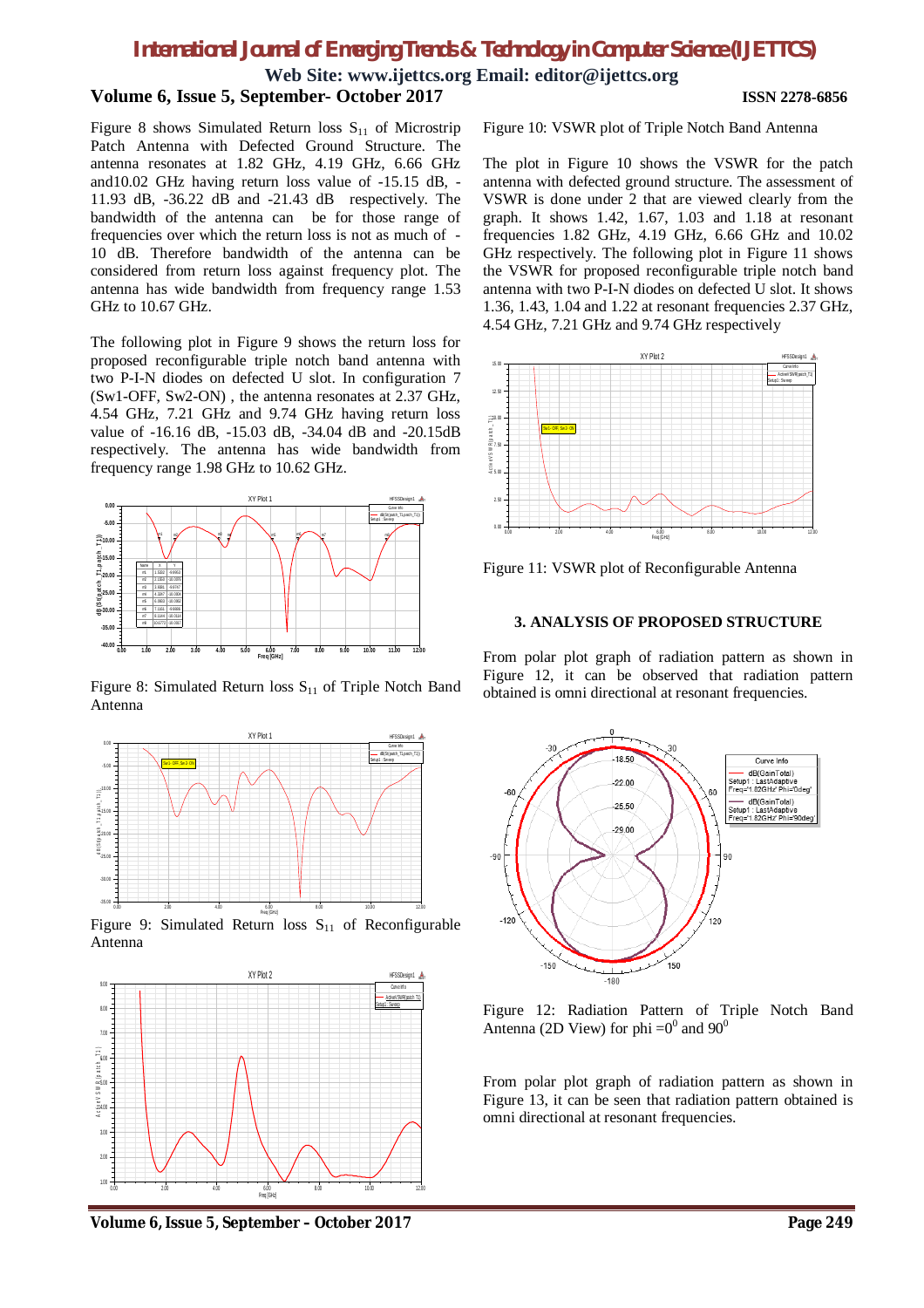**Web Site: [www.ijettcs.org](http://www.ijettcs.org) Email: [editor@ijettcs.org](mailto:editor@ijettcs.org) Volume 6, Issue 5, September- October 2017 ISSN 2278-6856**

 $-3($  $-9.50$ Curve Info dB(GainTotal)<br>Setup1 : LastAdaptive<br>Freq='4.02GHz' Phi='0d  $13.00$ dB(GainTotal)<br>Setup1 : LastAdaptive<br>Freq='4.02GHz' Phi='9  $-16.50$  $-120$ 120  $-150$ 150  $-180$ 

(a) Sw1 - OFF, Sw2 - OFF



(b) Sw1 - OFF, Sw2 - ON



(c) Sw1 - ON, Sw2 - OFF



(d) Sw1- ON,  $Sw2$  – ON

Figure 13: Radiation Pattern of proposed Reconfigurable antenna with two P-I-N diodes

## **4. CONCLUSION**

Asia pacific region (India, China) used frequency bands of 2.3, 2.5, 3.3, 3.5, 5.8 GHz for Wi-max. Two bands of (2.4 to 2.5 GHz and 5.725 to 5.825 GHz) are mainly used for Wi-Fi. Bluetooth, IEEE 802.15.1 used frequency band at 2.4 GHz (2.4 to 2.483 GHz). Ultra wide band have the required bandwidth to accommodate future wireless traffic with improved energy efficiency. Electromagnetic interference (EMI) from Bluetooth, Wi-Fi (2.4 GHz to 2.483 GHz), Wi-Fi (5.1 GHz to 5.825 GHz), Wi-MAX (3.2 GHz to 3.6 GHz) and X band for down link satellite communication in the 7.25 to 7.75 GHz. restricts the use of entire ultra wide band all the time. Thus reconfigurable antenna is required to notch the interference to improve the performance of ultra wide band antenna. A DGS shape reconfigurable antenna is designed, analyzed and fabricated. The overall size of proposed antenna is 16  $\times$ 12.4 mm<sup>2</sup>. The simulated return loss plot of triple notch band antenna in result section shows resonance at 1.82 GHz, 4.19 GHz, 6.66 GHz and10.02 GHz having return loss value of -15.15 dB, -11.93 dB, -36.22 dB and -21.43 dB respectively. The antenna has wide bandwidth from frequency range 1.53 GHz to 10.67 GHz in UWB band. Simulations are done using HFSS and the results are verified through measurements. Due to the use of P-I-N diodes on DGS, the antenna is achieved different notch bands according to states of switches. The resulting structure is compact in size and shows significant recalling of notch bands.

### **REFERENCES**

[1] J. Balcells, Y. Damgaci, B. A. Cetiner, J. Romeu, and L. Jofre, "Polarization Reconfigurable MEMS CPW Antenna for MM Wave Applications," 4th European Conference on Antennas and Propagation (EuCAP '10), April 2010.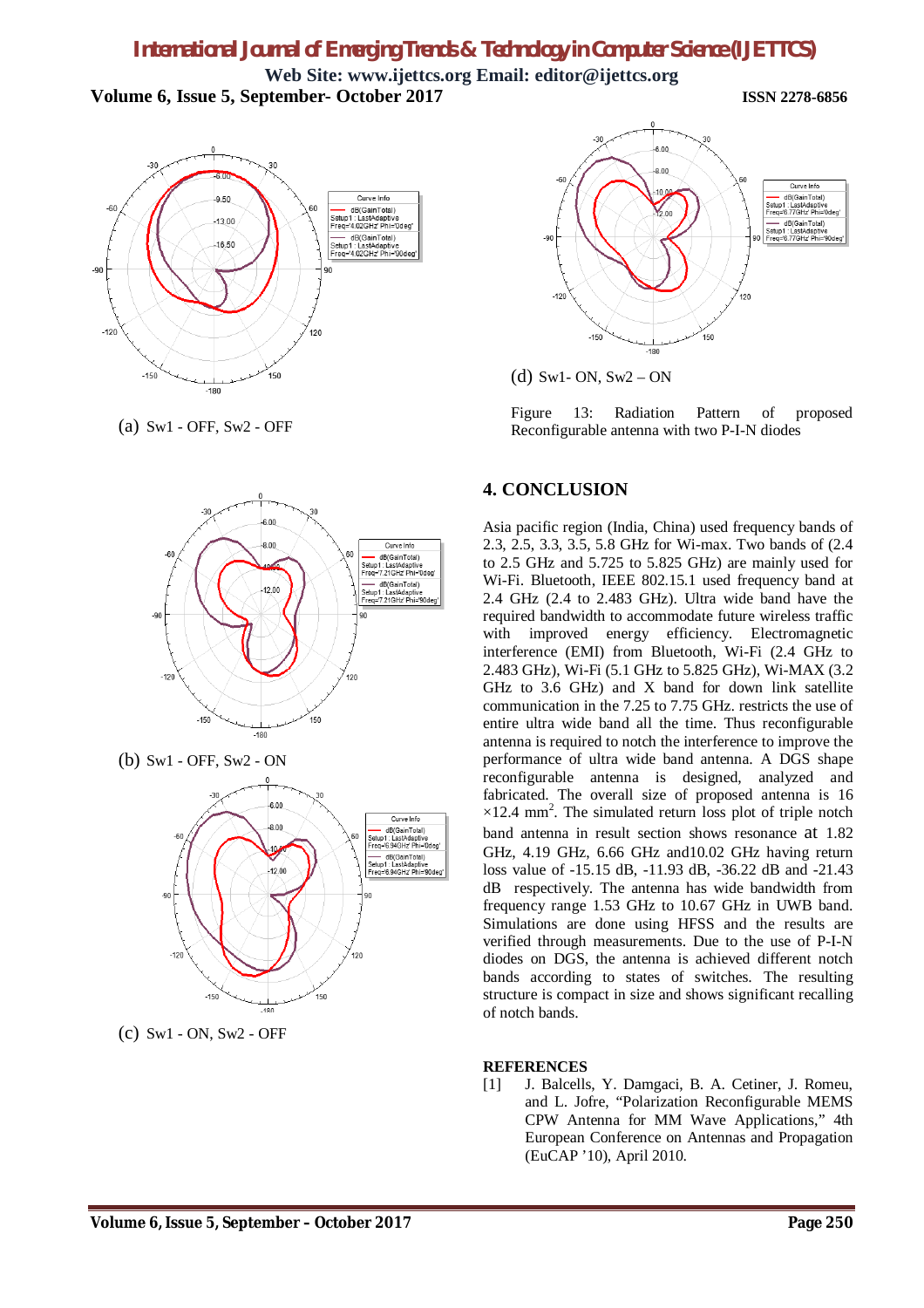**Web Site: [www.ijettcs.org](http://www.ijettcs.org) Email: [editor@ijettcs.org](mailto:editor@ijettcs.org)**

## **Volume 6, Issue 5, September- October 2017 ISSN 2278-6856**

- [2] Ashwini K. Arya, M.V. Kartikeyan and A. Patnaik**,** "Defective Ground Structure in the Perspective of Microstrip Antenna: A Review", FREQUENZ Journal of RF-Engineering and Telecommunications, Vol. 64, Issue 5-6, pp. 79-84, Jun. 2010.
- [3] Wei Qin and Juan Li, "A Novel Dual Frequency Notched UWB Antenna with dual L Shaped slots", IEEE International Symposium on Signals, Systems and Electronics, Vol. 2, pp. 1-3, 2010.
- [4] Wen-Chung Liu, Chao-Ming Wu and Yang Dai, "Design of Triple- Frequency Microstrip-Fed Monopole using Defected Ground Structure", IEEE Transactions on Antenna and Propagation, Vol. 59, No. 7, pp. 2457-2463, July 2011.
- [5] A. Nouri and G. R. Dadashzadeh, "A Compact UWB Band- Notched Printed Monopole Antenna with Defected Ground Structure", IEEE Antennas and Wireless Propagation Letters, Vol. 10, pp. 1178-1181, 2011.
- [6] Jyoti Ranjan Panda and Rakhesh Singh Kshetrimayum, "A 3.4/5.5 GHz Dual-Band Notched UWB Printed Monopole Antenna with Two Open Circuited Stubs in the Microstrip Feedline", Microwave and Optical Technology Letters, Vol. 53, No.12, pp. 2973-2978, December 2011.
- [7] Yan Zhang, Qing-lin Shi, Shan-Shan Lin, Shan-wei Lü, "A Novel Reconfigurable Notched-Band UWB Antenna", IEEE International Symposium on Antennas, Propagation & EM Theory, pp. 369-372, 2012.
- [8] S. K. Mishra and J. Mukherjee, "Compact Printed Dual Band-Notched U-Shape UWB Antenna", Progress In Electromagnetics Research C, Vol. 27, pp. 169-181, 2012.
- [9] Cheol Yoon, Won-Jong Lee, Woo-SU Kim, Hwa-Choon Lee and Hyo-Dal Park "Copact Band-Notched Ultra-Wideband printed Antenna using Inverted L-Slit", Microwave and Optical Technology Letters, Vol. 54, No. 1, pp. 143-144, January 2012.
- [10] Wen Jiang and Wenquan Che, "A Novel UWB Antenna with Dual Notched Bands for WiMAX and WLAN Applications", IEEE Antennas and Wireless Propagation Letters, Vol. 12, pp. 293-296, 2012.
- [11] Mohammad Naser-Moghadasi, Mohammad Reza Haraty, Seyed Majid Seyed Momeni and Bal S. Virdee "Novel Compact UWB Antenna with Reconfigurable Dual-Band Notches using PIN Diodes Switches Actuated without  $\lambda_{g}$ /4 DC Bias Line", Microwave and Optical Technology Letters, Vol. 54, No. 10, pp. 2392-2397, October 2012.
- [12] A. A. Kalteh, G. R. Dadashzadeh, M. Naser-Moghadasi and B. S. Virdee, "Ultra-Wideband Circular Slot Antenna with Reconfigurable Notch Band Function", IET microwaves, Antennas & Propagation, Vol. 6, Issue 1, pp. 108-112, 2012.
- [13] A. Zohur, H. Mopidevi, D. Rodrigo, M. Unlu, L. Jofre and B.A. Cetiner "RF MEMS Reconfigurable Two Band Antenna", IEEE Antennas and Wireless Propagation Letters, Vol. 12, pp. 72-75, 2013.
- [14] Nasrin Tasouji, Javad Nourinia, Changiz Ghobadi, and Farzad Tofigh, "A Novel Printed UWB Slot Antenna with Reconfigurable Band-Notched Characteristics", IEEE Antennas and Wireless Propagation Letters, Vol. 12, pp. 922-925, 2013.
- [15] R. Azim, A.T. Mobashsher and M.T. Islam, "UWB Antenna with Notched Band at 5.5 GHz", IEEE Electronics Letters, Vol. 49, Issue 15, pp. 922-924, July 2013.
- [16] Uma Shankar Modani and Anubhav Kanwaria, "Frequency Reconfigurable Multiband Microstrip Patch Antenna for Various Wireless Services", International Conference on Advanced Research in Engineering and Technology (ICARET), Vol. 2, pp. 496-500, 2013.
- [17] Sai Wai Wong, Zai-cheng Guo, Kai Wang and Qing-xin Chu, "A Compact Tunable Notched- Band Ultra-Wide-Band Antenna using a Varactor Diode", IEEE Asia-Pacific conference on Antennas and Propagation, pp. 161-163, 2014.
- [18] Sarang Pendharker, R.K. Shevgaonkar and A.N. Chandorkar, "Optically Controlled Frequency Reconfigurable Microstrip Antenna with Low Photoconductivity", IEEE Antennas and Wireless Propagation Letters, Vol. 13, pp. 99-102, 2014.
- [19] Jazeel A and Susila M, "Compact Reconfigurable Ultra Wide Band Antenna Design for Wireless Communication", IEEE International Conference on Advanced Communication Control and Computing Technologies, pp. 734-737, 2014.
- [20] Hanae Elftouh, Naima A. Touhami, Mohamed Aghoutane, Safe El Amrani, Antonio Tazon and Mohamed Boussouis , "Miniaturized Microstrip Patch Antenna with Defected Ground Structure", Progress In Electromagnetics Research C, Vol. 55, pp. 25-33, 2014.
- [21] Vijai Reghunath and Upama Rajan M.N. "Band Notched UWB Antenna for Wireless body Area Network", IEEE International Conference on Advanced in Computing and Communication, pp. 305-308, 2014.
- [22] Bahreh Badamchi, Javad Nourinia, Changiz Ghobadi and Arash Valizade Shahmizad, "Design of Compact Reconfigurable Ultra-Wide band Slot Antenna with Switchable single/Dual Band Notch Functions", IET microwaves, Antennas & Propagation, Vol. 8, Issue 8, pp. 541-548, 2014.
- [23] Eduardo J.B. Rodrigues, Hertz W. C. Lins and Adaildo G. D. Assuncao,"Reconfigurable Circular Ring Patch Antenna for UWB and Cognitive Radio Applications", IEEE European Conference on Antennas & Propagation, pp. 2744-2748, 2014.
- [24] Anil Kamma, G. Shrikanth Reddy, Rajesh singh Parmar and Jayanta Mukherjee,"Reconfigurable Dual-Band Notch UWB Antenna", IEEE National Conference on Communications, pp. 1-3, 2014.